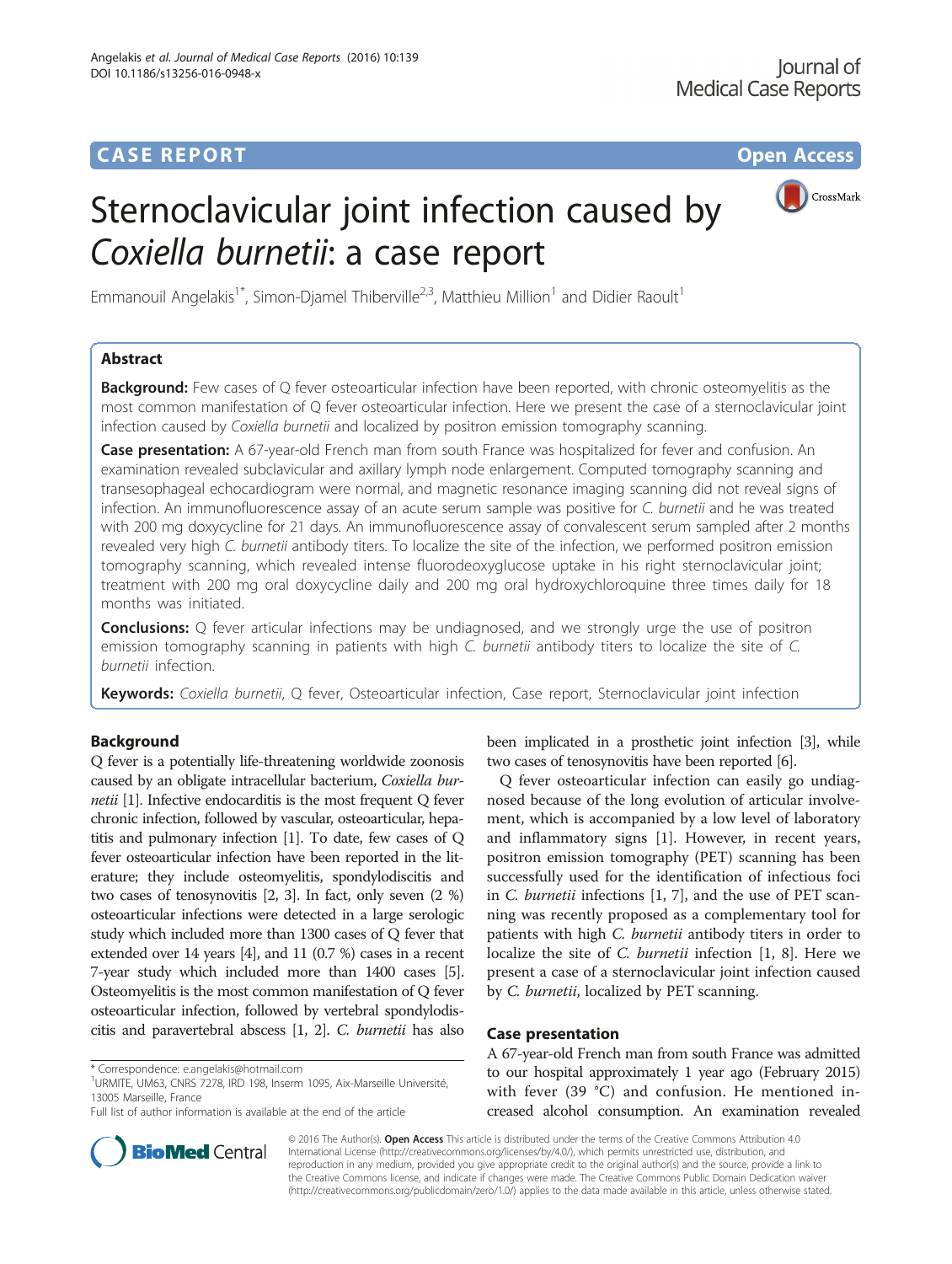subclavicular and axillary lymph node enlargement. Moreover, he presented cerebellar ataxia, with loss of equilibrium and difficulty walking. Laboratory values revealed elevated C-reactive protein (216 mg/L) and liver enzyme levels (aspartate aminotransferase 100 IU/L, alanine aminotransferase 69 IU/L, gamma-glutamyl transferase 125 IU/L) and hyponatremia (sodium 123 mEq/L). A liver ultrasound showed hepatomegaly. Computed tomography (CT) scanning was normal and magnetic resonance imaging (MRI) scanning did not reveal signs of infection. Treatment with ceftriaxone and levofloxacin was introduced, but his fever did not resolve. A serum sample was sent to our laboratory in Marseille and an immunofluorescence assay (IFA) was positive for C. burnetii; phase I titers for immunoglobulin (Ig) G, IgM, and IgA were 400, 200 and 0, respectively, and phase II titers were 400, 200, and 0, respectively. The diagnosis of acute Q fever infection was made and he was treated with 200 mg oral doxycycline daily for 21 days. IgG anticardiolipin (aCL) antibody levels in the serum sample were very high (216 GPLU), and we suspected valvular heart disease and a possible progression to Q fever endocarditis [\[5](#page-2-0)]. However, a transesophageal echocardiogram was normal. After 2 months we obtained a second serum sample and phase I IFA titers for IgG, IgM, and IgA were 25,600, 0 and 0, respectively, and phase II titers were 25,600, 0, and 0, respectively. Both serum samples were negative for C. burnetii by quantitative polymerase chain reaction (qPCR) for the IS1111 and the IS30A spacers [[9](#page-2-0)]. A localized C. burnetii infection was suspected; lymph node biopsies were performed that were negative for C. burnetii by molecular assays. For each sample, we verified the quality of DNA handling and extraction of samples by qPCR for a housekeeping gene encoding beta-actin [\[10](#page-2-0)]. The lymph node biopsies were also negative for *C. burnetii* by immunohistochemical analysis using a monoclonal antibody against C. burnetii with an immunoperoxidase kit [[11](#page-2-0)]. Moreover, the lymph nodes were also tested by fluorescent in situ hybridization (FISH) [\[12\]](#page-2-0), which was also negative. To localize the site of the infection we performed PET scanning, which revealed intense fluorodeoxyglucose uptake in his right sternoclavicular joint (Fig. 1). A diagnosis of sternoclavicular joint infection by C. burnetii was made, and treatment with 200 mg oral doxycycline daily and 200 mg oral hydroxychloroquine three times daily for 18 months was introduced. After 6 months follow-up, the outcome was favorable, with a four-fold decrease in the phase I and phase II IFA titers for IgG.

## **Discussion**

We report a case of O fever sternoclavicular joint infection diagnosed through serology and localized using PET scanning. PET scanning has been previously used for the identification of infectious foci in C. burnetii vascular infections [[7](#page-2-0)], in the bone marrow [[13](#page-2-0)], in the liver [\[14\]](#page-2-0), and recently two cases of arthritis and subacromial bursitis caused by C. burnetii were also localized [\[1\]](#page-2-0). In this case we suspected a localized C. burnetii infection because of the very high IFA titers and IgG-aCL levels [[15\]](#page-2-0). In fact, persistent localized infections have been associated with increased levels of IgG and IgA antibodies [\[16](#page-2-0)]. However, echocardiography did not reveal signs of endocarditis and lymph nodes were negative for C. burnetii. As Q fever articular infections